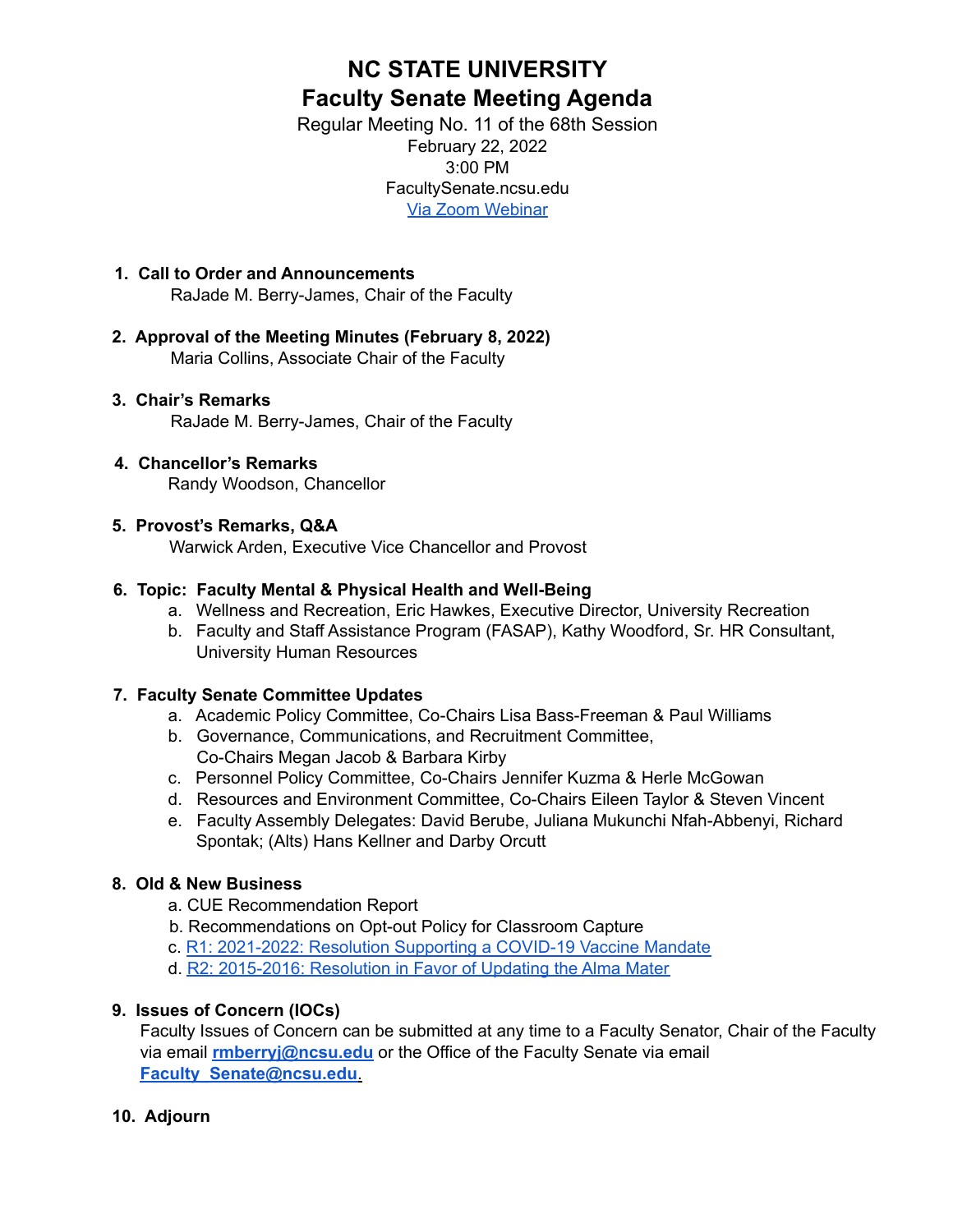# **Faculty Senate Calendar and Announcements**

### **3/01/2022 3:00 PM**– **EXECUTIVE COMMITTEE** *– RaJade M. Berry-James, Chair* **(Virtual Meeting)**

The **Executive Committee** shall have the responsibility of developing long-range plans for the Faculty Senate activities and shall act for and represent the Faculty Senate, as authorized by the Faculty Senate, while the Faculty Senate is not in session. The Executive Committee shall be responsible to and shall make periodic reports of its activities to the Faculty Senate. The Chair and Associate Chair of the Faculty Senate shall be the Chair and Associate Chair of the Executive Committee.

\*\*\*\*\*\*\*\*\*\*\*\*\*\*\*\*\*\*\*\*\*\*\*\*\*\*\*\*\*\*\*\*\*\*\*\*\*\*\*\*\*\*\*\*\*\*\*\*\*\*\*\*\*\*\*\*\*\*\*\*\*\*\*\*\*\*\*\*\*\*\*\*\*\*\*\*\*\*\*\*\*\*\*\*\*\*\*\*\*\*\*\*\*\*\*\*\*\*

### **3/01/2022 3:00 PM - FACULTY SENATE COMMITTEE MEETINGS**

#### **ACADEMIC POLICY COMMITTEE** – *Lisa Bass-Freeman and Paul Williams, Co-Chairs*

The **Academic Policy Committee** is responsible for reviewing, modifying and initiating policies related to: undergraduate and graduate academic policy, regulations and reform, for both on and off-campus teaching and learning environments; faculty instructional development; faculty evaluation and assessment, teaching and advising; research; and the academic calendar.

#### **GOVERNANCE, COMMUNICATIONS & RECRUITMENT COMMITTEE** – *Megan Jacob and Barbara Kirby, Co-Chairs*

The **Governance, Communications, and Recruitment Committee** deals with matters internal to the Faculty Senate and the General Faculty. It oversees the outreach strategies for the Senate and evaluates their effectiveness in disseminating information and recruiting new members.

#### **PERSONNEL POLICY COMMITTEE** – *Jennifer Kuzma and Herle McGowan, Co-Chairs*

The **Personnel Policy Committee** is responsible for generating proposals for consideration by the University Administration concerning institutional policies and regulations that best support the work of the faculty at NC State University. This includes, but is not limited to, institutional policies and regulations relating to faculty appointment and compensation, and faculty review and evaluation for reappointment, promotion, and tenure. In addition, the committee shall review proposed or recently instituted additions to and/or revisions in existing institutional policies and regulations that impact the faculty and that have been initiated by non-faculty entities including the Provost, Chancellor, and General Administration. Such a review shall culminate with an evaluation of the quality of the support the proposed revision and/or addition presents for the work of the faculty at NC State University. The Personnel Policy Committee shall report annually or upon request concerning its activities to the Chair of the Faculty and to the General Faculty.

#### **RESOURCES AND ENVIRONMENT COMMITTEE** – *Eileen Taylor and Steven Vincent, Co-Chairs*

The **Resources & Environment Committee** is responsible for reviewing and making recommendations regarding policies related to the allocation and management of University resources, and maintenance of and improvements to the University environment. The environment is broadly defined to incorporate not only the physical plant but also the less tangible elements of the University living and workplace climate that affect the ability of University faculty, staff, and students to accomplish their goals and objectives. This includes, but is not limited to, the campus physical plant; outdoor spaces; campus safety; transportation and parking; campus bookstore and other on-campus retail outlets; University housing and student life; availability and support for computer, networking, and other technological resources; and issues related to faculty, staff, and student academic freedom and ownership of work created in the course of employment and/or residence in the University.

#### \*\*\*\*\*\*\*\*\*\*\*\*\*\*\*\*\*\*\*\*\*\*\*\*\*\*\*\*\*\*\*\*\*\*\*\*\*\*\*\*\*\*\*\*\*\*\*\*\*\*\*\*\*\*\*\*\*\*\*\*\*\*\*\*\*\*\*\*\*\*\*\*\*\*\*\*\*\*\*\*\*\*\*\*\*\*\*\*\*\*\*\*\*\*\*\* **ANNOUNCEMENTS**

- 1. **Join Faculty Senate Meetings:** General Faculty register for Faculty Senate meetings by using the Zoom link on each agenda. Panelists, guest speakers, and Faculty Senators receive a Zoom invitation.
- 2. **Spring General Faculty Meeting** Please hold the date for the Spring General Faculty meeting on Tuesday, March 22, 2022 at 3:00pm, in Tally Student Center Ballroom 3210, (60 people, auditorium style). Please share suggested general meeting topics with the Faculty Senate at Faculty Senate@ncsu.edu.
- 3. **The NC State Physical Master Planning Team** is exploring initial ideas for the future of campus. Open Forums are scheduled for Thursday, 2/24, 12:00-1:00 p.m. in Piedmont Ballroom, Talley Student Union and Tuesday, 3/1, 3:30-5:00 p.m. via Zoom